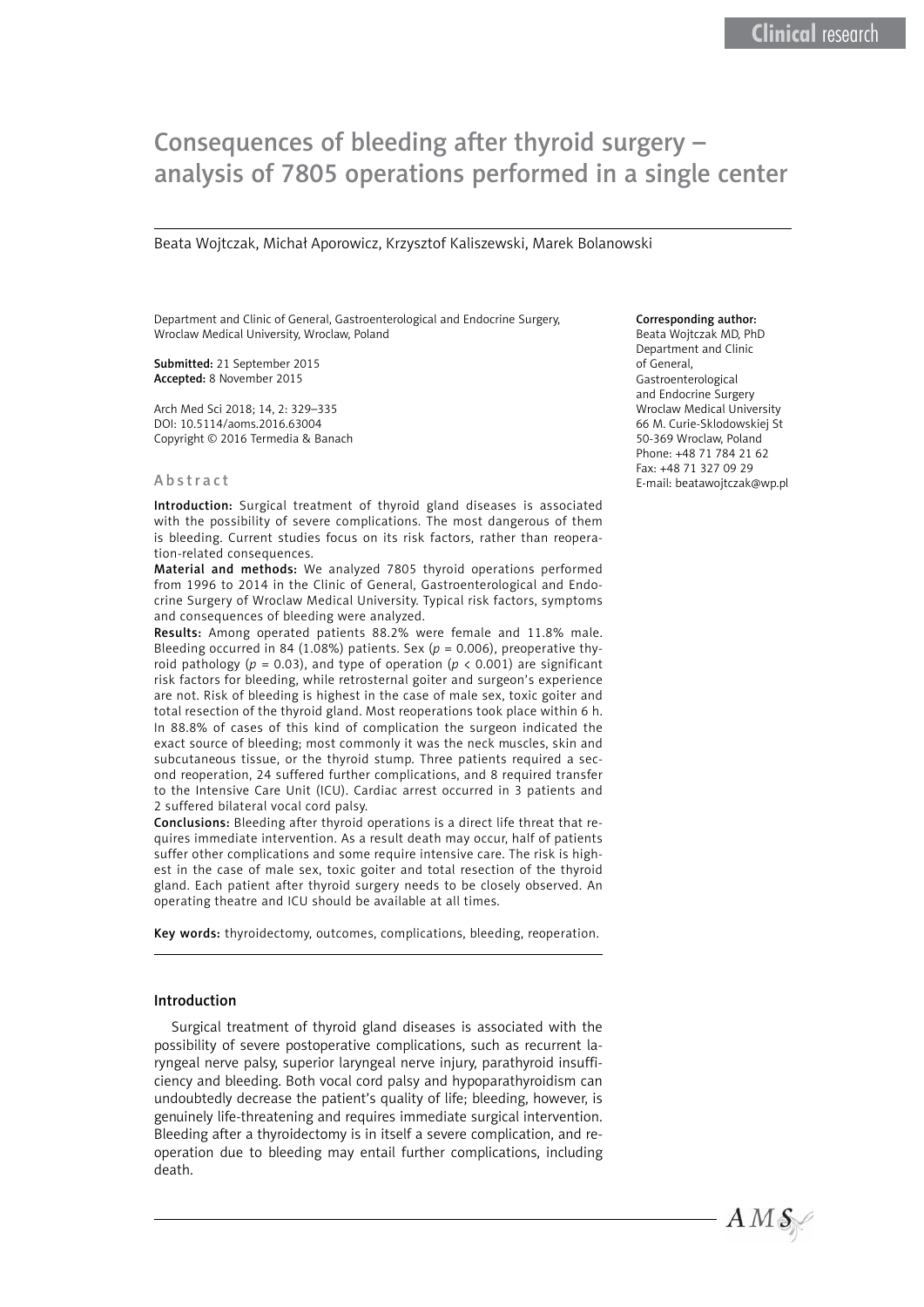According to the available literature, the incidence of bleeding after thyroid gland surgery varies from 0% to 4.2% [1–9]. The rate is related to a given center's experience, as shown in a Dutch study in which the frequency of bleeding ranged from 1.9% to 14.3% in different hospitals [10]. However, in highly experienced departments the rate usually does not exceed 1% [11, 12].

The majority of studies on bleeding after thyroid operations focus on finding and analyzing risk factors. The indications for the primary procedure (the type of thyroid disease), the scope of the operation, the patient's age and sex, as well as the individual surgeon's experience are analyzed in such studies. Understanding risk factors is essential, as it allows surgeons to decrease the incidence of this dangerous complication. On the other hand, there are very few studies concerning the consequences of the bleeding itself and the associated reoperation. The authors of this paper therefore decided to focus on these subjects, and whether bleeding after thyroidectomy should really be feared.

Table I. Bleeding after thyroid operations in years 1996–2014

| Year  | Thyroid operations | Number of bleeding<br>cases, $n$ (%) |
|-------|--------------------|--------------------------------------|
| 1996  | 261                |                                      |
| 1997  | 183                | 4(2.19)                              |
| 1998  | 213                | 1(0.47)                              |
| 1999  | 430                | 4(0.93)                              |
| 2000  | 333                | 2(0.60)                              |
| 2001  | 423                | 3(0.71)                              |
| 2002  | 469                | 8(1.71)                              |
| 2003  | 395                | 3(0.76)                              |
| 2004  | 452                | 2(0.44)                              |
| 2005  | 490                | 5(1.02)                              |
| 2006  | 382                | 6(1.57)                              |
| 2007  | 399                | 2(0.50)                              |
| 2008  | 447                | 9(2.01)                              |
| 2009  | 380                | 2(0.53)                              |
| 2010  | 410                | 3(0.73)                              |
| 2011  | 496                | 6(1.21)                              |
| 2012  | 539                | 4(0.74)                              |
| 2013  | 555                | 15 (2.70)                            |
| 2014  | 548                | 5(0.91)                              |
| Total | 7805               | 84 (1.08)                            |

#### Material and methods

We retrospectively analyzed 7805 thyroid operations due to various pathologies, performed from January 1996 to December 2014 – a total of 19 years' experience. All the patients were treated in the Clinic of General, Gastroenterological and Endocrine Surgery at Wroclaw Medical University (Wroclaw, Poland), which is a highly specialized surgical center that has focused on thyroidectomy for decades. The operations were performed by highly experienced surgeons as well as surgical residents.

In this 19-year period we observed a gradual shift in the scope of the procedures, especially in patients undergoing surgery for multinodular goiter. Two decades ago most of these patients underwent subtotal bilateral thyroidectomy, but now most of them undergo total resection of the thyroid gland. In addition, in 2012 neuromonitoring of the recurrent laryngeal nerve was introduced in our clinic.

In the clinic it is a standard protocol to leave a suction drain after a thyroidectomy, which is removed 2 days later. Every patient that has had neck surgery is closely observed and monitored for at least 2 h, then most of them are transferred to the general surgical ward, where a nurse checks the patient's condition every hour. In cases of additional risk, the monitoring period is prolonged to 12 h. The standard hospitalization time after thyroid surgery is 48 h.

The patients' data – age, sex, pre- and postoperative diagnosis, type of procedure, complications, performing surgeon – were stored in the clinical database. Typical risk factors were analyzed, as well as time from skin closure to reoperation due to bleeding, symptoms that suggested neck hematoma and the consequences (both immediate and remote) of the bleeding itself.

### Statistical analysis

For the statistical analysis, *p*-values were calculated by the  $\chi^2$  test and Spearman's rank correlation test.

## Results

# Epidemiology and risk factors for bleeding among patients undergoing thyroid surgery

From 1996 to 2014, 7805 patients were operated on due to various pathologies of the thyroid gland at the Clinic of General, Gastroenterological and Endocrine Surgery (Tables I and II). Among them, 6884 (88.2%) were female and 921 (11.8%) were male. The mean age was 50 ±13 years.

Bleeding occurred in 84 patients, i.e., 1.08% of all those who underwent thyroid surgery. Among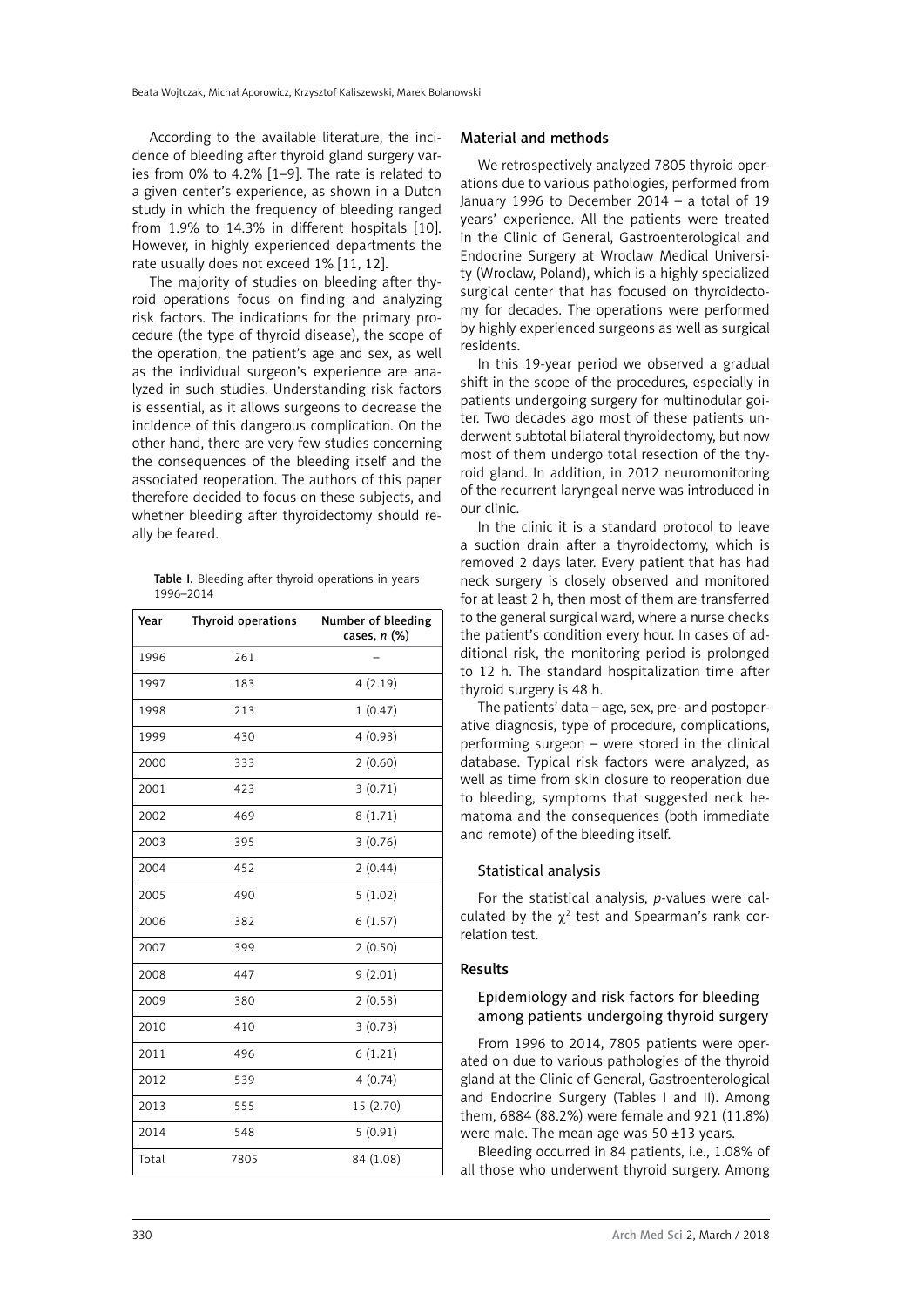Consequences of bleeding after thyroid surgery – analysis of 7805 operations performed in a single center

| Demographic characteristics                                           | Number of all<br>patients<br>$N = 7805(100\%)$ | Number of<br>patients with<br>bleeding after<br>thyroidectomy<br>$N = 84$ (100%) | Percentage of<br>all operated<br>patients<br>(1.08%) | P-value |
|-----------------------------------------------------------------------|------------------------------------------------|----------------------------------------------------------------------------------|------------------------------------------------------|---------|
| Age, mean ± SD [years]                                                | $50 + 13$                                      | $54 + 16$                                                                        |                                                      |         |
| Gender, n (%):                                                        |                                                |                                                                                  |                                                      | 0.006   |
| Female                                                                | 6884 (88.2)                                    | 66 (78.6)                                                                        | $(1.0\%)$                                            |         |
| Male                                                                  | 921 (11.8)                                     | 18 (21.4)                                                                        | $(2.0\%)$                                            |         |
| Thyroid pathology, primary operation, $n$ (%):                        |                                                |                                                                                  |                                                      | 0.03    |
| Nodular goiter                                                        | 5426 (69.5)                                    | 49 (58.3)                                                                        | $(0.90\%)$                                           |         |
| Toxic nodular goiter                                                  | 934 (12.0)                                     | 15 (17.9)                                                                        | (1.61%)                                              |         |
| Graves-Basedow disease                                                | 406 (5.2)                                      | 8(9.5)                                                                           | (1.97%)                                              |         |
| Toxic adenoma                                                         | 125(1.6)                                       | 4(4.8)                                                                           | $(3.20\%)$                                           |         |
| Thyroid cancer                                                        | 398 (5.1)                                      | 5(6.0)                                                                           | $(1.26\%)$                                           |         |
| Inflammatory goiter                                                   | 119(1.5)                                       | 0(0.0)                                                                           | (0%)                                                 |         |
| Other (adenoid cell carcinoma, lymphoma)                              | 8(0.1)                                         | 0(0.0)                                                                           | (0%)                                                 |         |
| Secondary thyroid operations<br>(reoperation/recurrent goiter), n (%) | 389 (5.0)                                      | 3(3.6)                                                                           | $(0.77\%)$                                           | 0.03    |
| Retrosternal goiter, n (%)                                            | 1626 (20.8)                                    | 24(28.6)                                                                         | $(1.48\%)$                                           | 0.08    |
| Type of operation, $n$ (%):                                           |                                                |                                                                                  |                                                      | < 0.001 |
| Lobectomy                                                             | 329 (4.2)                                      | 3(3.6)                                                                           | $(0.91\%)$                                           |         |
| <b>Bilateral subtotal</b>                                             | 5684 (72.8)                                    | 47 (56.0)                                                                        | $(0.83\%)$                                           |         |
| Dunhill procedure                                                     | 1086 (13.9)                                    | 13 (15.5)                                                                        | $(1.20\%)$                                           |         |
| Total thyroidectomy                                                   | 618 (7.9)                                      | 19 (22.6)                                                                        | (3.07%)                                              |         |
| Other procedures (cytoreduction)                                      | 88 (1.1)                                       | 2(2.4)                                                                           | (2.27%)                                              |         |

Table II. Demographic and intraoperative characteristics of 7805 patients included in the study

the patients with bleeding, there were 66 (78.6%) females and 18 (21.4%) males. In relation to the overall number of patients operated on, there was a statistically significant difference in bleeding rates: 2.0% in males and 1.0% in females ( $p =$ 0.006). The median age of the patients with bleeding was 54 ±16 years; the youngest was 22 and the oldest 84 years old.

We observed a statistically significant increase in bleeding throughout the study period  $(p =$ 0.03). However, there is no significant correlation between the bleeding rates and time  $(p = 0.25)$ – Figure 1. More operations entail more bleeding, while the rate of bleeding remains relatively constant.

The amount of bleeding in relation to particular thyroid pathologies is shown in Table II. It can be seen that bleeding occurred most often in the group of patients operated on due to toxic goiter: toxic adenoma (3.20%), Graves-Basedow disease (1.97%) and toxic multinodular goiter (1.61%).

Bleeding was less likely after operations due to thyroid cancer (1.26%), multinodular goiter (0.90%) and recurrent goiter (0.77%). We observed no bleeding after operations for inflammatory goiter. There are statistically significant differences between the bleeding rates in the presented groups  $(p = 0.03)$ . Goiter toxicity seems to be the greatest risk factor for postoperative bleeding.

Among the patients reoperated on because of bleeding, 24 (28.6%) had retrosternal goiter. Comparing this to the overall number of patients with retrosternal goiter (1626), we concluded that is it not a statistically significant risk factor for bleeding (*p* = 0.08) – Table II.

Bleeding in relation to the scope of the operation is presented in Table II. Total resection of the thyroid gland was associated with the greatest risk of bleeding (3.07%). The risk was also high (2.27%) in palliative procedures (cytoreduction, tracheostomy, surgical biopsy of unresectable tumors). Lobectomy (0.91%), bilateral subtotal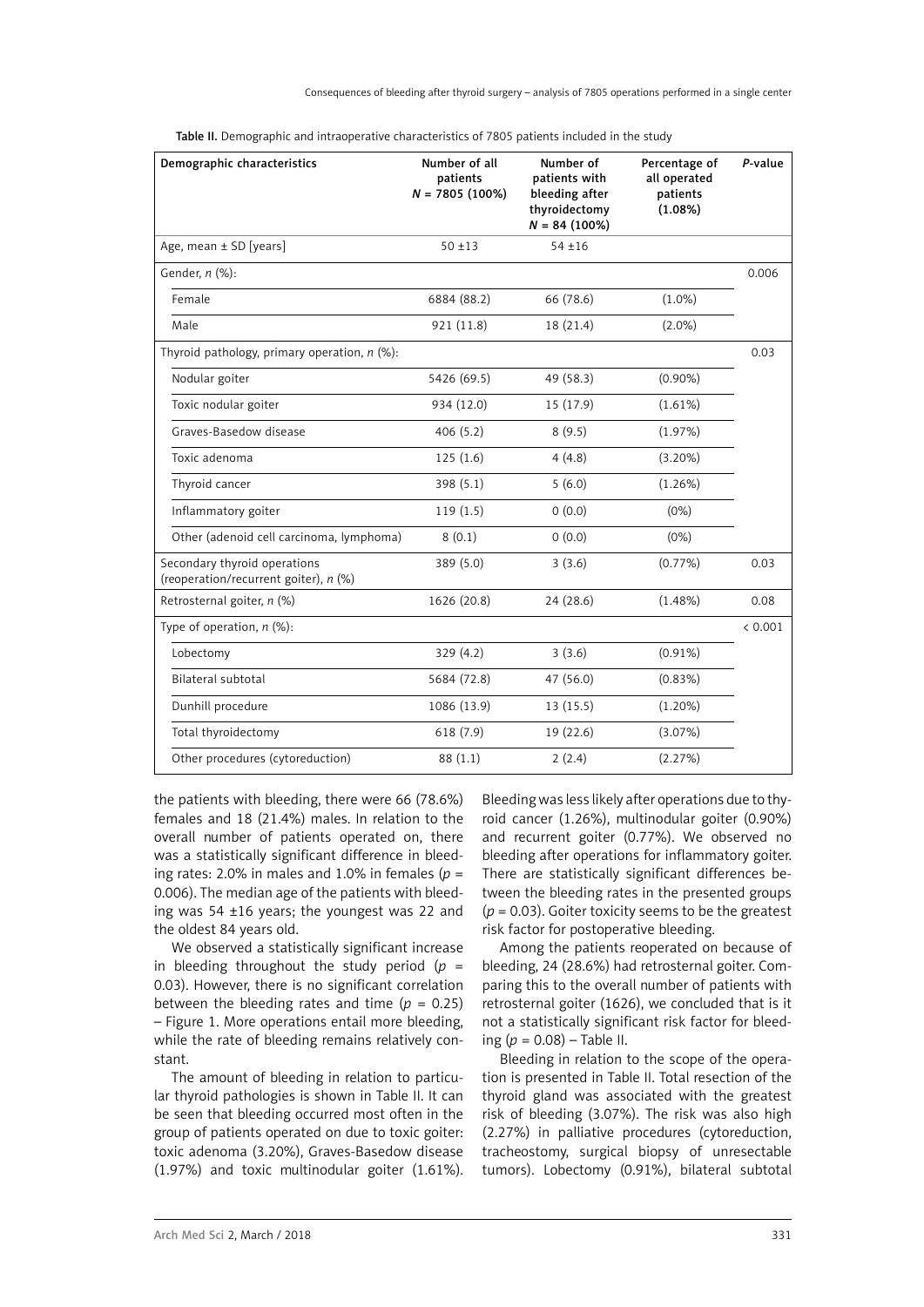

Figure 1. Amount of bleeding after thyroid operation in relation to all thyroid operations (mean = 1.08%)

thyroidectomy (0.83%) and Dunhill procedure (1.20%) were less likely to cause bleeding. There is a strong (*p* < 0.001) statistical correlation between the scope of the operation and the risk of subsequent bleeding.

The surgeon's experience was not a significant risk factor for postoperative bleeding. It should be emphasized that all surgical residents at our clinic always perform thyroidectomies under the close supervision of an experienced surgeon.

# Consequences of bleeding after thyroid surgery

The time from skin closure after primary surgery to reopening due to bleeding varied from 10 min to 24 h. Most reoperations took place within 6 h after the primary procedure. One female patient, however, was reoperated on 22 days after thyroidectomy because of a large hematoma. Probably the first symptoms of bleeding developed about 7 days after surgery, but the patient came back to the surgical unit only when she felt severe pressure around her neck, accompanied by dyspnea.

## Symptoms of bleeding reported by patients

In our study patients reported the following symptoms that suggested bleeding: increase of neck circumference: 41 (48.8%), dyspnea: 46 (54.8%), pressure on the neck: 73 (86.9%), dysphagia: 5 (5.9%), blood on the postoperative dressing: 30 (35.7%), low blood pressure: 10 (11.9%), volume of suction drain contents exceeding 150 ml: 20 (23.8%). In every patient with postoperative bleeding there was more than one symptom.

# Intervention due to diagnosed bleeding

Eighty-three (98.8%) bleeding patients were reoperated on in the surgical theater, and in 1 (1.2%) case the intervention took place in the patient's bed due to acute respiratory distress. In 4 (4.8%) patients there were significant difficulties with intubation; as a result in 1 (1.2%) case a laryngeal mask airway was used, and 3 (3.6%) patients with severe trachea compression needed their skin stitches released and the hematoma evacuated before successful intubation.

### Sources of bleeding

In 88.8% of the cases of postoperative bleeding it was possible to identify the exact source; in the rest (11.2%) the surgeon could not establish the origin of the bleeding. Table III presents all the sources. In 10 cases there were two sources, and in two cases there were three separate sources of bleeding.

Three (3.6%) patients required a second reoperation due to recurrences of bleeding.

## Complications associated with bleeding and reoperation

We observed complications associated with bleeding and reoperation in 24 (28.6%) patients. Eight of them (9.5%) required transfer to the intensive care unit (ICU) after reoperation. Significant blood loss occurred in 7 (8.33%) patients, who needed blood transfusions (2 to 4 units of packed red blood cells).

The most severe complication was cardiac arrest, which we observed in 3 (3.57%) patients. In one of them, cardiac arrest occurred as a result of acute respiratory failure before revision of the postoperative wound. She was successfully resuscitated, reoperated on and finally transferred to the ICU. In the second patient, cardiac arrest occurred just after wound revision; she was also successfully resuscitated and transferred to the ICU.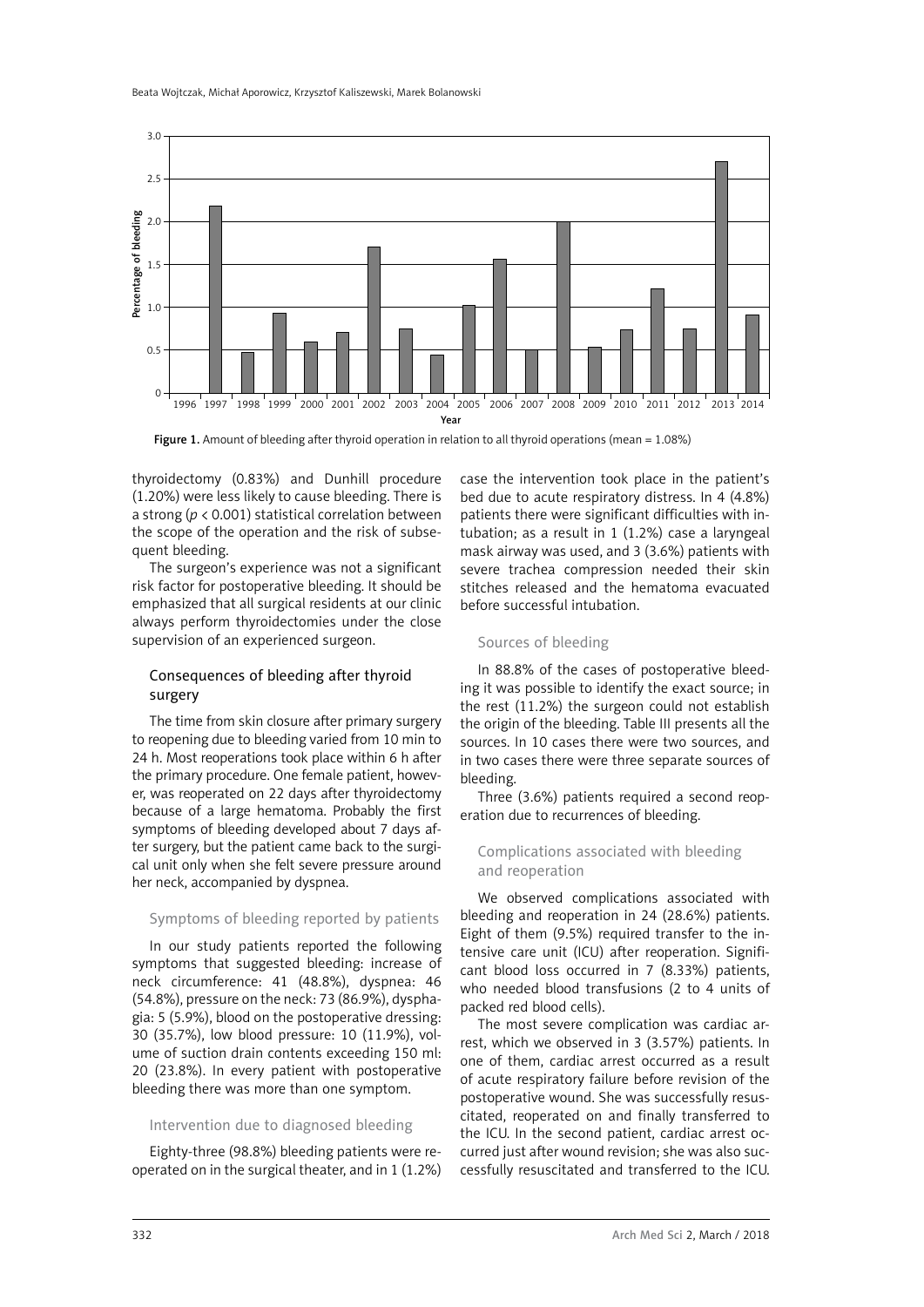The third one was an 80-year-old man who underwent palliative resection (cytoreduction) due to anaplastic thyroid cancer. In his case cardiac arrest occurred during wound revision due to severe bleeding that the surgeon was not able to control. The patient was diagnosed with disseminated intravascular coagulation (DIC) and unfortunately died during reoperation, despite intensive resuscitation and transfusion of more than four units of packed red blood cells.

One (1.2%) female patient was diagnosed with cerebral stroke after revision, and another (1.2%) with transient ischemic attack (TIA).

Severe bilateral vocal cord palsy was observed in 2 (2.4%) female patients. The first one was primarily operated on due to a large retrosternal toxic goiter. Soon after the operation, postoperative hematoma with significant pressure on the trachea was diagnosed. As a result, there were significant problems with intubation and iatrogenic fractures of the laryngeal cartilages occurred. This initial diagnosis was confirmed by videofiberoscopic examination. The patient was then treated with glucocorticoid injections and vocal cord rehabilitation, and did not require tracheostomy. Six months after the laryngeal trauma she regained normal vocal cord motility.

Bilateral recurrent laryngeal nerve palsy also occurred in the previously mentioned 69-year-old patient who was admitted 22 days after a thyroidectomy with a postoperative hematoma. Immediately after her first surgery and before discharge from the hospital, an ENT specialist confirmed normal vocal cord function. After her second admission the patient was reoperated on and a large (5 cm × 6 cm × 4 cm) fibrotic hematoma was removed from the postoperative bed, but vocal cord motility did not return instantly. Nine months after reoperation, the patient regained function of a single vocal cord, while the other is permanently paralyzed.

Table III presents a list of the complications associated with bleeding and reoperation in the analyzed patients.

## Discussion

Although the thyroid gland has both a rich vascular supply and high blood perfusion, bleeding after thyroidectomy occurs more often than after other surgical procedures. The surgeon should always provide adequate hemostasis before skin closure, whether possible risk factors for bleeding are present or not. We agree with Morton *et al.* [13] that a postoperative Valsalya maneuver is a good, commonly used practice for evaluating hemostasis before wound closure. There are surgical centers that perform a Trendelenburg tilt as well [14], but this has never been done in our clinTable III. Origins of bleeding and complications associated with bleeding and reoperation

| Bleeding after thyroid surgery                              | $N = 84(100\%)$ |  |  |  |
|-------------------------------------------------------------|-----------------|--|--|--|
| Origin of bleeding identified during reoperations:          |                 |  |  |  |
| Skin and subcutaneous tissue                                | 18 (18)         |  |  |  |
| Neck muscle/strap muscles<br>and sternocleidomastoid muscle | 18 (18)         |  |  |  |
| Thyroid stump                                               | 18 (18)         |  |  |  |
| Trachea                                                     | 11(13.1)        |  |  |  |
| Branches of thyroid arteries                                | 11 (13.1)       |  |  |  |
| Thyroid pole                                                | 7(8.3)          |  |  |  |
| Thyroid bed                                                 | 4(4.7)          |  |  |  |
| Not identified or many origins                              | 11(13.1)        |  |  |  |
| Complications associated with bleeding<br>and reoperation:  |                 |  |  |  |
| Cardiac arrest                                              | 3(3.57)         |  |  |  |
| Cerebral stroke                                             | 1(1.19)         |  |  |  |
| TIA                                                         | 1(1.19)         |  |  |  |
| Bilateral vocal cord palsy                                  | 2(2.38)         |  |  |  |
| Unilateral vocal cord palsy                                 | 3(3.57)         |  |  |  |
| Parathyroid insufficiency                                   | 28 (33.33)      |  |  |  |
| Death                                                       | 1(1.19)         |  |  |  |

ic. There is no universal consensus on using drains after thyroidectomy. In our clinic they are routinely used after every thyroid operation, but there is no clinical study that statistically proves drainage beneficial, as shown in the meta-analysis carried out by Kennedy *et al.* [15]. In addition, the authors of that study pointed out that there is no scientific basis for recommending routine drainage after thyroidectomy, and it is even possible that the presence of a drain increases the rate of postoperative bleeding [15]. In our experience drainage often allows bleeding to be diagnosed sooner, thus hastening reoperation and decreasing the likelihood of other postoperative complications.

Knowledge of the risk factors and potential consequences of bleeding for a patients' quality of life is essential in thyroid surgery. Some studies have analyzed many risk factors but found that none of them has a statistically significant influence [1–4, 7, 16]. In our analysis, the patient's sex, preoperative diagnosis and the scope of the operation were found to be significant risk factors. Bleeding occurs more often in males (2% vs. 1%; *p* = 0.006), as in a study by Caló *et al.* [17]. Bleeding is much more frequent after total resections than after partial ones (*p* < 0.001) [9, 10, 18]. The type of preoperative thyroid pathology also influ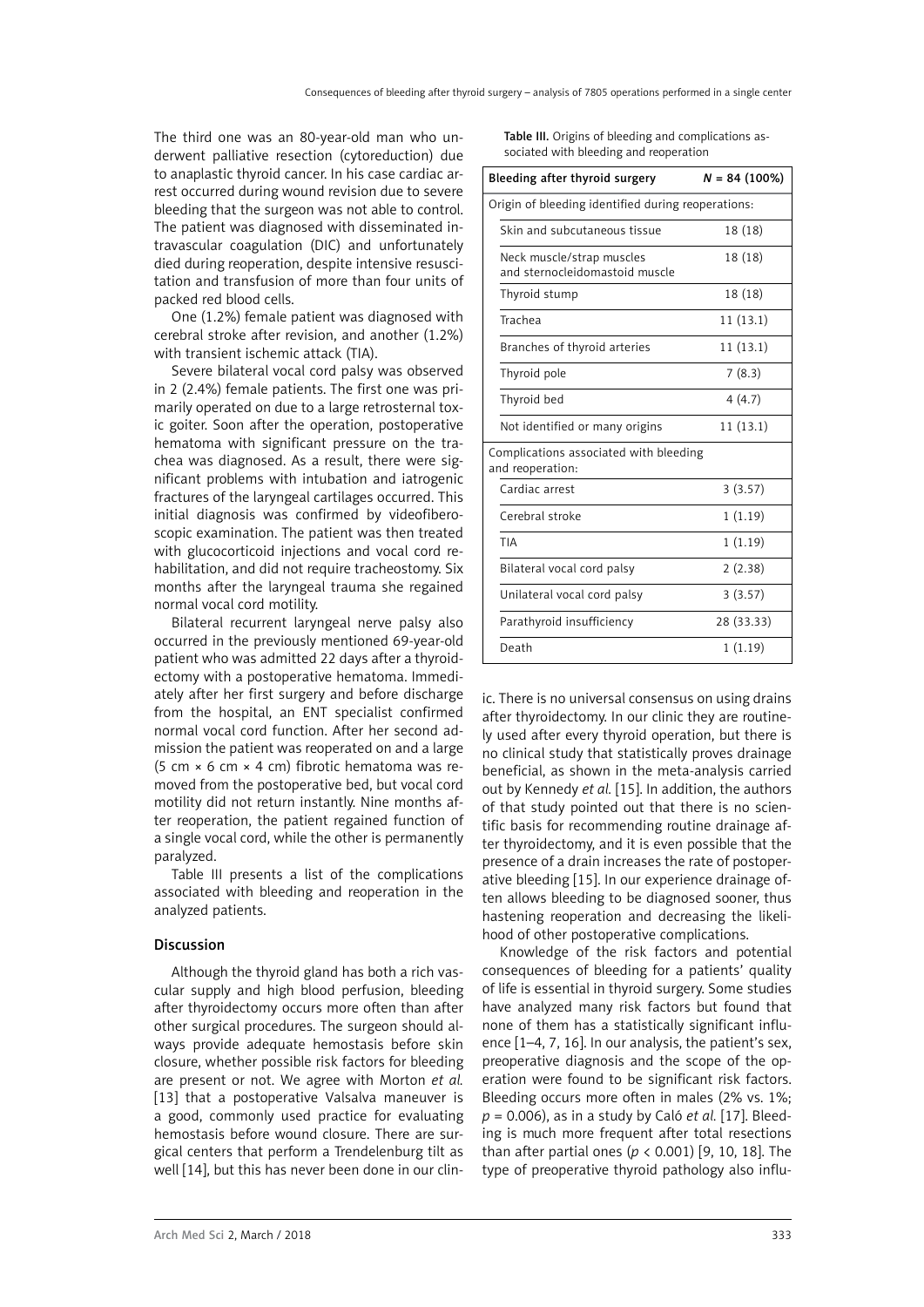ences the rate of bleeding [10]; the risk is highest in toxic goiter ( $p = 0.03$ ). Most of the hemostatic abnormalities associated with thyroid dysfunction are the consequences of direct effects of thyroid hormones on the synthesis of various hemostatic factors. Moreover, thyroid autoimmunity may also modify the processes of primary and secondary hemostasis. Hyperthyroidism is generally associated with hypercoagulability and hypofibrinolysis. However, further, larger studies are required. Retrosternal goiter ( $p = 0.08$ ) and the surgeon's experience are not significant risk factors for bleeding.

Other authors have indicated age as a significant risk factor [19], and have also looked for other, less specific factors with potential prognostic value. Morton *et al.* [13] identified elevated systolic blood pressure (over 150 mm Hg) as such a factor. The negative effects of hypertension in the postoperative period are also emphasized by Caló *et al.* [17]. Basto *et al.* observed that bleeding occurs less often when patients receive ketoprofen after surgery [20]. Proper postoperative care – maintaining optimal blood pressure, appropriate analgesia, prevention of postoperative nausea and vomiting (PONV), managing coexisting chronic conditions – are as important for a good outcome as the procedure itself [21, 22]. In a study by Bononi *et al.*, bleeding was related to PONV [23].

It is important to regard bleeding itself as a risk factor for subsequent complications. In our material about half of the patients that had postoperative bleeding suffered another complication (e.g., cardiac arrest or stroke) and 9.5% of them required transfer to the ICU after revision. Mortality due to bleeding and reoperation in our study group was 1.19% (one death out of 84 patients with bleeding), which was higher than in the study by Promberger *et al.* (3 deaths out of 519 patients with bleeding =  $0.58\%$  [9]. Two (2.4%) patients in our study suffered bilateral vocal cord palsy. Fortunately, neither of them required tracheostomy, while other authors described such a necessity in 1.7% of cases [9]. However, there was another severe iatrogenic complication in our material, namely fracture of the laryngeal cartilages during a difficult intubation (1 patient). The use of neuromonitoring allowed us to distinguish this mechanical laryngeal trauma from intraoperative damage to the recurrent laryngeal nerve.

Most authors confirm the importance of careful monitoring during the first 6 h after thyroid surgery [19]. Special attention should be paid to such alarming symptoms as dyspnea, neck edema, a feeling of pressure and an unusual amount of blood in the suction drain. Thus monitoring for at least 24 h after a thyroidectomy seems justified. The case of our patient who was taking anticoagulants and developed a neck hematoma 7 days after surgery suggests that high risk patients should be instructed to observe their necks even after discharge from the hospital. A female patient, suffering from type 2 diabetes and arterial hypertension, was undergoing anticoagulant treatment (acenocoumarol 4 mg *p.o.* once a day) due to permanent atrial fibrillation. International normalized ratio (INR) values were within the therapeutic range. Five days before thyroidectomy acenocoumarol was discontinued and fractionated heparin (nadroparin 0.6 ml *s.c.* once a day) was applied instead. After a successful operation, on the second postoperative day we switched back to acenocoumarol, monitored by INR values. We admit that such management could have increased this patient's risk for postoperative bleeding and neck hematoma. In such patients adequate treatment of coexisting chronic conditions is of great importance.

Bleeding after thyroid surgery is still significant and is often associated with severe complications [24, 25]. Diagnosed in time, it can be managed with a good outcome, while delayed intervention may cause subsequent life-threatening complications [17].

In conclusion, bleeding after thyroidectomy is a direct life threat that requires immediate intervention. As a result of bleeding, death may occur (1.19%); about half of the patients suffer other complications; and 9.5% of them require intensive care. Male sex, toxic goiter and total thyroidectomy are statistically significant risk factors for postoperative bleeding, while retrosternal goiter and the surgeon's experience are not. Every patient after thyroid surgery needs to be closely observed by experienced doctors and nurses. Immediate intervention in the operating theater and access to the ICU should be available at all times.

# Conflict of interest

The authors declare no conflict of interest.

#### References

- 1. Ozbas S, Kocak S, Aydintug S, Cakmak A, Demirkiran MA, Wishart GC. Comparison of the complications of subtotal, near total and total thyroidectomy in the surgical management of multinodular goiter. Endocr J 2005; 52: 199-205.
- 2. Zambudio AR, Rodriguez J, Riguelme J, Soria T, Canteras M, Parrilla P. Prospective study of postoperative complications after total thyroidectomy for multinodular goiters by surgeons with experience in endocrine surgery. Ann Surg 2004; 240: 18-25.
- 3. Thomusch O, Machens A, Sekulla C, et al. Multivariate analysis of risk factors for postoperative complications in benign goiter surgery: prospective multicenter study in Germany. World J Surg 2000; 24: 1335-41.
- 4. Friguglietti CU, Lin CS, Kulcsar MA. Total thyroidectomy for benign thyroid disease. Laryngoscope 2003; 113: 1820-6.